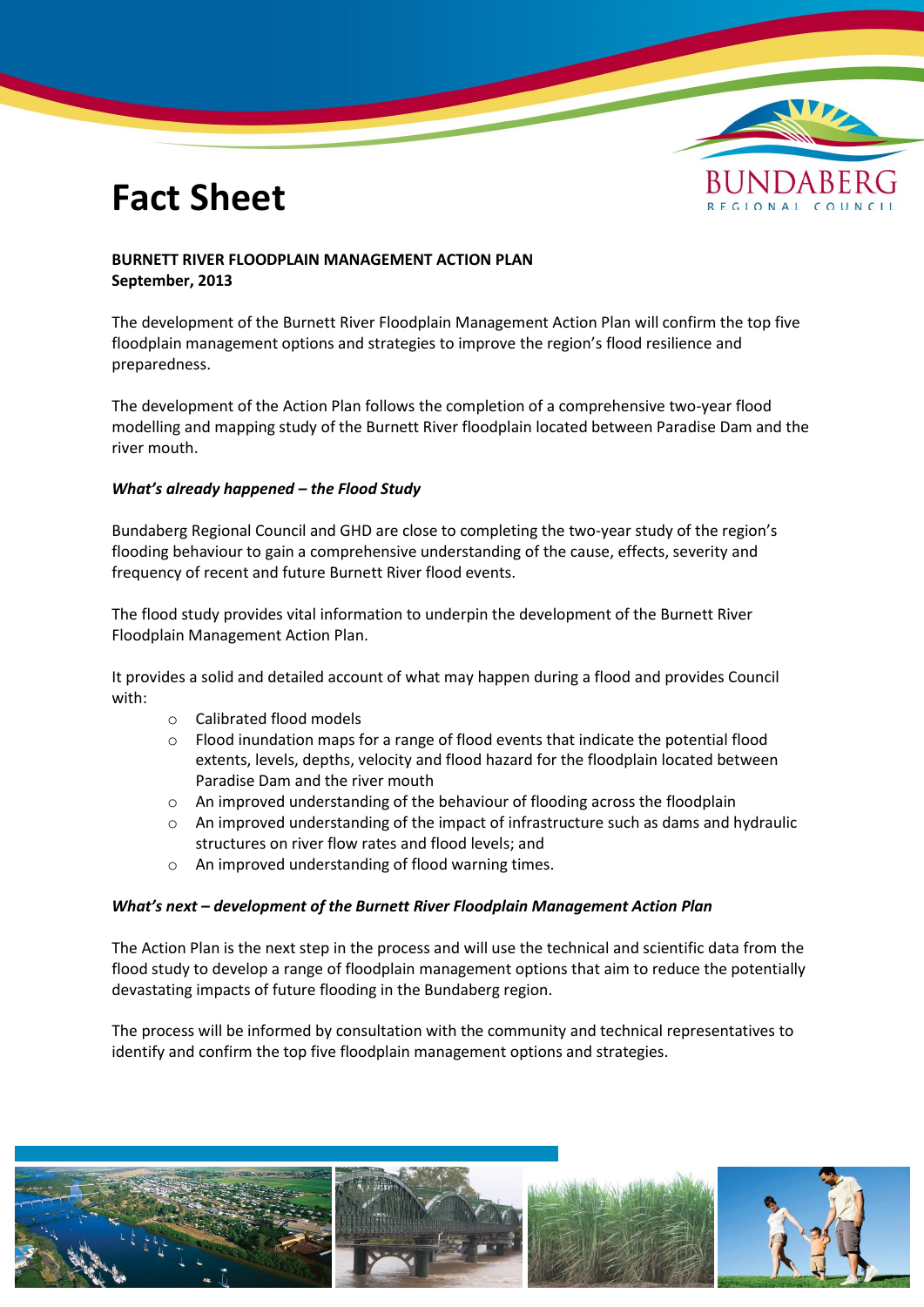# **Fact Sheet**



The Action Plan will be informed by:

- Two years' of data from the Flood Study Report
- An independently-facilitated Community Reference Group
- Technical Working Group meetings
- Feedback and ideas through public consultation program; and
- Discussions with industry and business stakeholders.

## *Public and technical ideas collection*

Council is seeking ideas and feedback from members of the community to better understand what options and strategies they would like Council to consider as part of the project.

The project team is looking for ideas that fall within the following three areas:

## **1. Property and planning**

Options may include re-zoning, house raising, building and development controls and flood proofing buildings.

## **2. Community emergency preparedness**

# Options may include improving community awareness, improving flood warning systems, and updating local flood and evacuation plans.

## **3. Structural projects**

Options may include levees, river dredging and vegetation removal.

The Council will develop two reference groups to guide the development of the Action Plan – a Technical Working Group comprising Government and technical engineering professionals; and a Community Reference Group (CRG) representing a diverse cross-section of the community.

# *How will community feedback and ideas be filtered into feasible options?*

The ideas and feedback from the public, CRG members, and the Technical Working Group representatives will be collated and fed into a Multi-Criteria Assessment (MCA) process later in the year.

### **How you can give us your ideas**

**Email:** [floods@bundaberg.qld.gov.au](mailto:floods@bundaberg.qld.gov.au)

**Mail:**  CEO Bundaberg Regional Council PO Box 3130 BUNDABERG Qld 4670